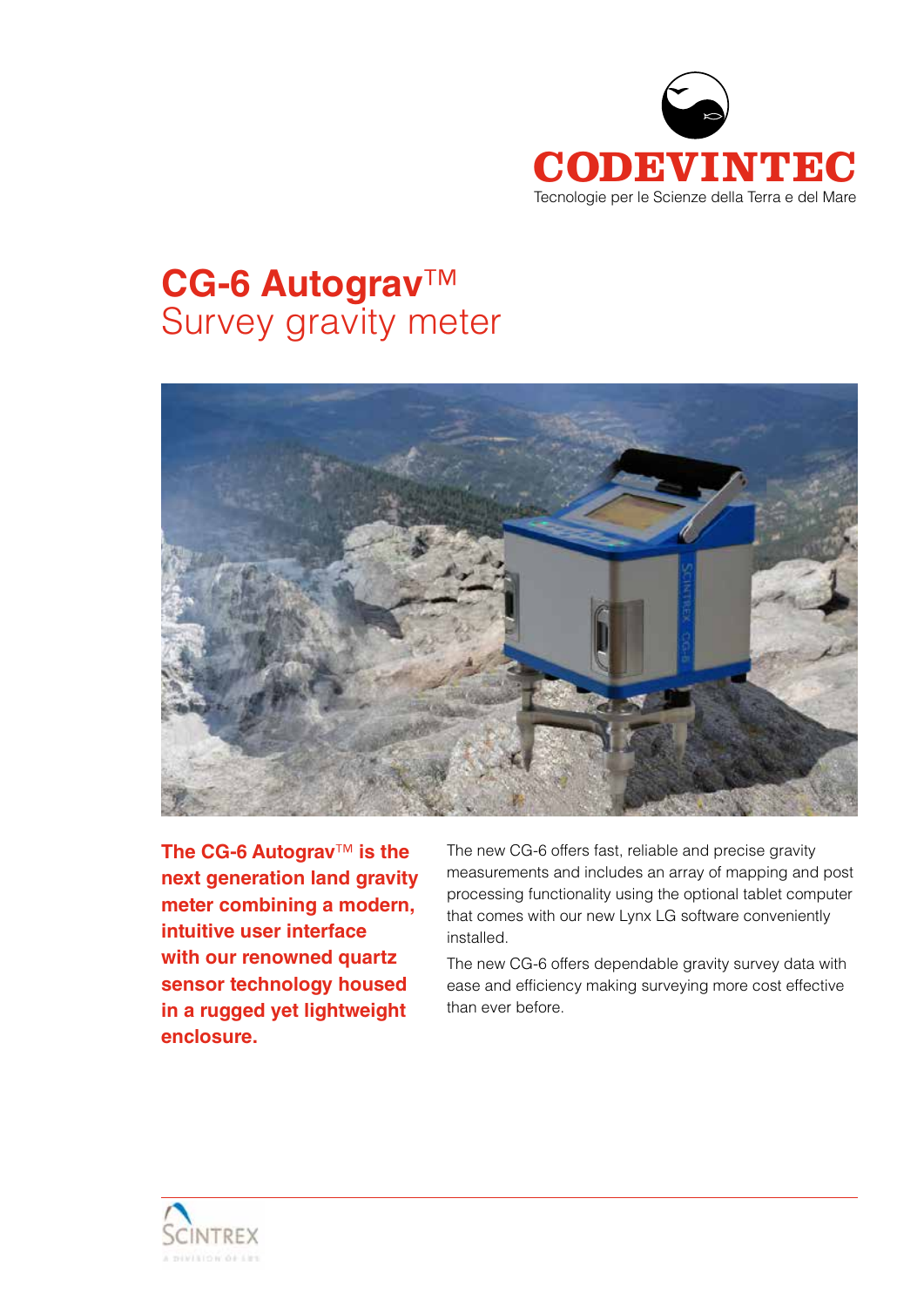

## **System features**

### **Portable light-weight survey gravity meter**

- <sup>&</sup>gt; Reduced Stabilization Time Between Readings
- <sup>&</sup>gt; All-Weather Operation (-40 to +45 °C)
- <sup>&</sup>gt; Dust-Proof, Water Resistant Meter
- <sup>&</sup>gt; Intuitive Survey-Driven Interface
- <sup>&</sup>gt; Backlit Inclined Display
- <sup>&</sup>gt; Robust Fused-Quartz Sensor
- <sup>&</sup>gt; No Clamping Required
- <sup>&</sup>gt; On-Board GPS Receiver
- <sup>&</sup>gt; Bluetooth Connectivity
- <sup>&</sup>gt; Simplified Leveling Interface
- <sup>&</sup>gt; On-Board Mass Storage (4 GB)
- <sup>&</sup>gt; Hot-Swappable Dual High-Capacity Batteries (24 hr at 25 °C)
- <sup>&</sup>gt; 5 microGal Repeatability
- <sup>&</sup>gt; Tares Under 5 microGal for up to 20 g Shocks
- <sup>&</sup>gt; Low Drift Sensor (Uncorrected:
	- < 200 microGal/day)
- <sup>&</sup>gt; Low Residual Drift (< 20 microGal/day)
- <sup>&</sup>gt; Automated Corrections (Tides, Tilts, Drift, Temperature)

### **Ruggedized smart tablet accessory option**

- <sup>&</sup>gt; Lynx LG Land Gravity Survey Software
- <sup>&</sup>gt; Touch-Free Field Operation of Gravimeter
- <sup>&</sup>gt; Built-in GPS and Camera
- <sup>&</sup>gt; Windows Operating System
- <sup>&</sup>gt; Daylight Readable Multi-Touch Screen
- <sup>&</sup>gt; Real-Time Position Maps
- > In-Field Simple Bouguer Maps

### **Applications**

### <sup>&</sup>gt; **Oil & gas exploration**

Gravity can be used to determine the location of a salt dome in which oil or gas could be present. Measuring the density change in an oil reservoir can assist in the oil and gas recovery process.

### <sup>&</sup>gt; **Mineral exploration**

Gravity can detect volcanic massive sulphides deposits associated with nickel deposits, diamond bearing kimberlites, banded iron formations, and impact basins. Gravity can also be used to determine the size of the deposit.

### <sup>&</sup>gt; **Geological mapping**

Gravity can be used to complement the results of geological mapping.

### <sup>&</sup>gt; **Civil engineering**

Gravity can be used to study the integrity of roads, dams, and dykes, looking for areas of weakness in the sub-surface.

### <sup>&</sup>gt; **Geotechnical**

Gravity can detect voids or cavities whether they are tunnels, washouts or sink holes.

### <sup>&</sup>gt; **Regional gravity studies**

Gravity can determine the rock type, soil compaction and presence of water.

### <sup>&</sup>gt; **Geoid mapping**

By measuring gravity changes on the Earth's surface, a more accurate correction can be applied to GPS data to obtain a more precise surface elevation.

### <sup>&</sup>gt; **Archaeology**

Gravity can be used to locate buried walls, buildings, and tombs.

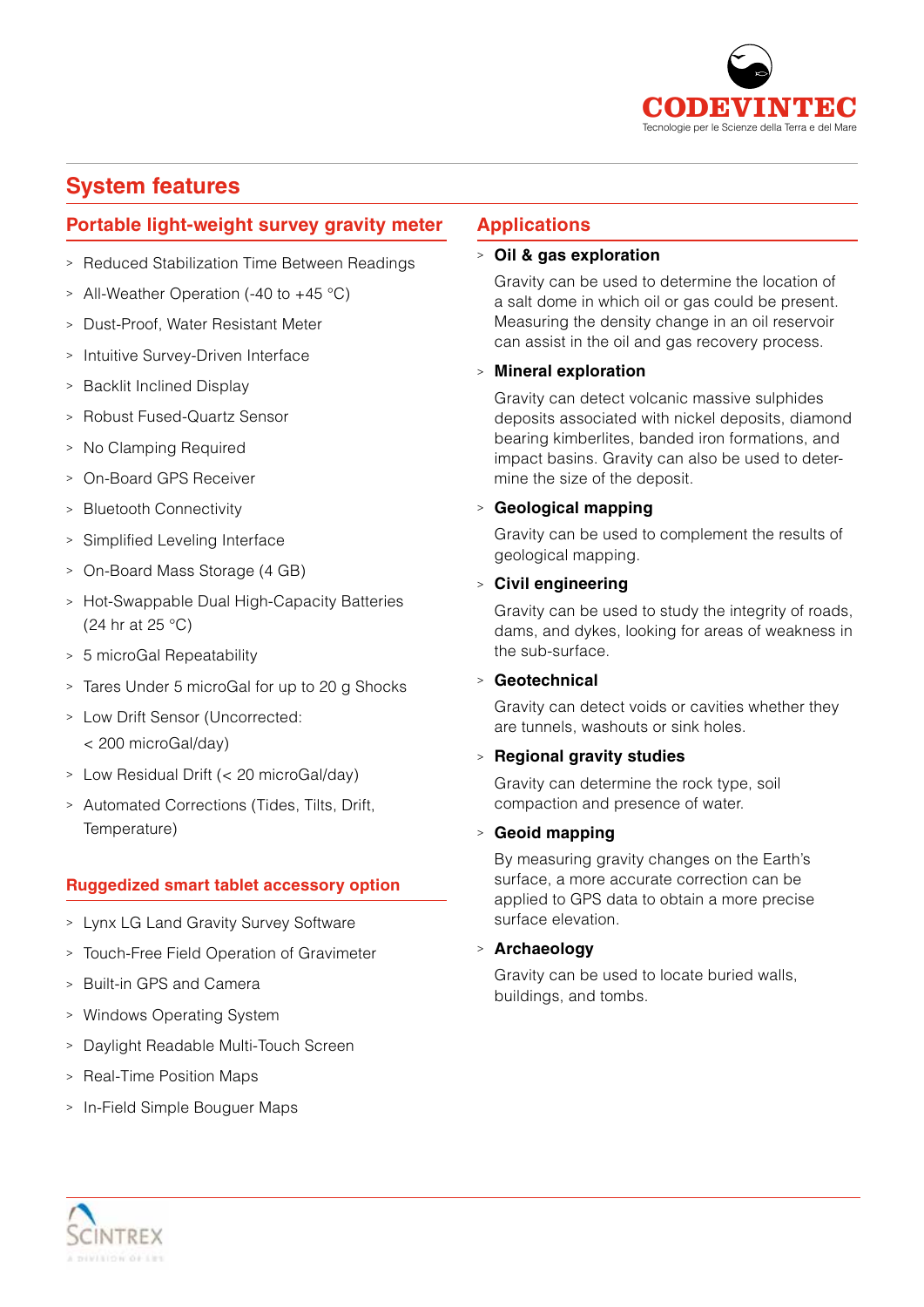

# **Optional remote tablet control with Lynx LG software**



### **Lynx LG land gravity software features**

- <sup>&</sup>gt; Bluetooth connectivity for hands-free operation
- <sup>&</sup>gt; Real-time position maps
- <sup>&</sup>gt; Simple Bouguer mapping for QC
- <sup>&</sup>gt; Previous survey/station recall
- <sup>&</sup>gt; Station/Route import capabilities (KML, GPX, Delimited ASCII)
- <sup>&</sup>gt; Searchable survey database
- <sup>&</sup>gt; Advanced corrections
- <sup>&</sup>gt; Tilt and drift calibration interface
- <sup>&</sup>gt; GPS integration/synchronization
- Tablet software features are subject to change without notice.

### **Minimum hardware specifications**

Windows based operating system, multi processor controlled, Wi-Fi, Bluetooth, GPS

### **Complete gravity solutions**

#### **Training programs**

Customized training programs at client-site or at our facility near Toronto, Canada.

#### **Application software**

Software packages are available to support data processing interpretation and mapping needs.

# **CG-6 Advancements**

Building on the success of the Scintrex CG-5 Autograv<sup>™</sup> we've re-engineered the design to make the CG-6 Autograv™ lighter, faster and more powerful.

#### **Smaller, sleeker packaging**

- <sup>&</sup>gt; 35% weight reduction: 5.5 kg (12 lbs) with 2 batteries
- <sup>&</sup>gt; 32% height reduction: 21.6 cm (8.5 in) freestanding height
- <sup>&</sup>gt; Re-engineered leveling tripod: 40% lighter, 25% stronger
- <sup>&</sup>gt; 20% reduced power consumption
- <sup>&</sup>gt; Reduced profile improves performance in windy conditions

### **Completely redesigned user experience**

- <sup>&</sup>gt; Faster, easier levelling with improved tilt sensors, visual feedback and a lighter tripod with levelling screws ergonomically placed at the front of the meter
- <sup>&</sup>gt; Improved on-board interface and new tablet compatibility
- <sup>&</sup>gt; Intuitive on-board user interface for faster surveying, backlit inclined display for easy readability and 4GB of on-board memory
- <sup>&</sup>gt; Bluetooth and USB connectivity

### **Improved sensor performance**

- <sup>&</sup>gt; Reduced long-term drift
- <sup>&</sup>gt; Compact design with reduced warm-up, setting and stabilization time



**Also available** CG-5/CG-6 Trident Vertical Gravity Gradient Tripod